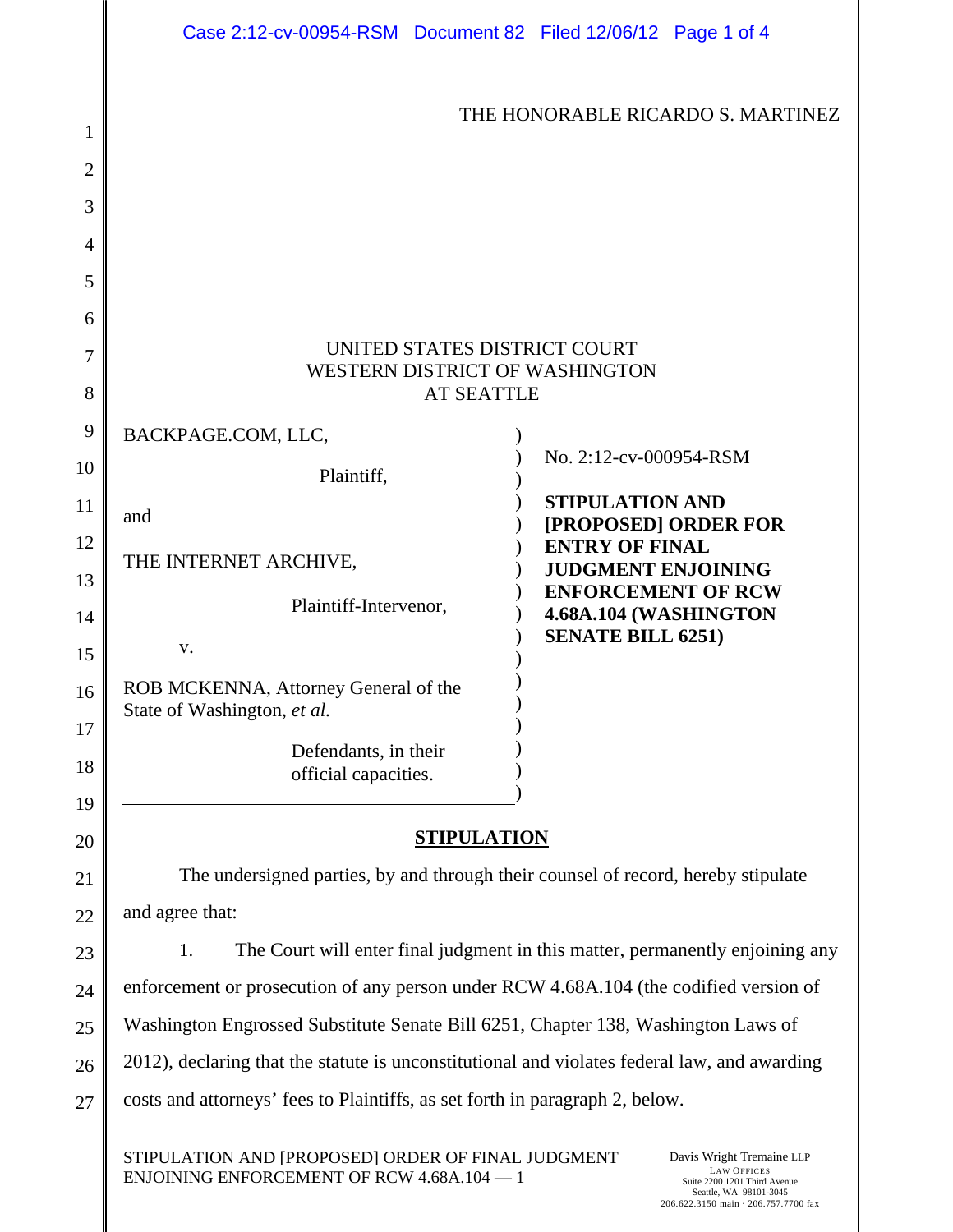2. Plaintiffs are entitled to receive an award of costs and attorneys' fees pursuant to 42 U.S.C. § 1988 in the amount of \$200,000, to be paid by the Office of the Attorney General acting in its official capacity on behalf of the State of Washington within thirty (30) days of entry of final judgment by the Court.

1

2

3

4

5

6

7

8

9

10

11

12

13

14

15

16

17

18

19

20

21

22

23

24

25

26

27

3. With this Stipulation, the undersigned parties hereby settle all claims and potential claims related to this litigation, and no party will appeal or otherwise challenge an order of the Court as set forth below or entry of final judgment in this matter.

4. After entry of final judgment in this matter, the Washington Attorney General's Office will work with the Washington State Legislature to repeal the current unconstitutional version of RCW 4.68A.104 from the Laws of the State of Washington.

## **ORDER**

Based on the foregoing Stipulation and the Court's prior orders, findings and conclusions in this action, it is hereby ORDERED, ADJUDGED and DECREED that:

1. Plaintiffs have standing to pursue the claims in this action pursuant to 42 U.S.C. § 1983 and the Declaratory Judgment Act, 28 U.S.C. § 2201.

2. The Court declares that RCW 4.68A.104 (the codified version of Washington Engrossed Substitute Senate Bill 6251, Chapter 138, Washington Laws of 2012):

a. Violates and is preempted by section 230 of the Communications Decency Act, 47 U.S.C. § 230;

b. Violates the First and Fourteenth Amendments to the United States Constitution because it lacks an appropriate element of scienter to avoid chilling protected speech;

c. Violates the First and Fourteenth Amendments because the law is unconstitutionally vague;

d. Violates the First and Fourteenth Amendments because the law is overbroad and not narrowly tailored to the State's asserted governmental interests; and

STIPULATION AND [PROPOSED] ORDER OF FINAL JUDGMENT ENJOINING ENFORCEMENT OF RCW 4.68A.104 — 2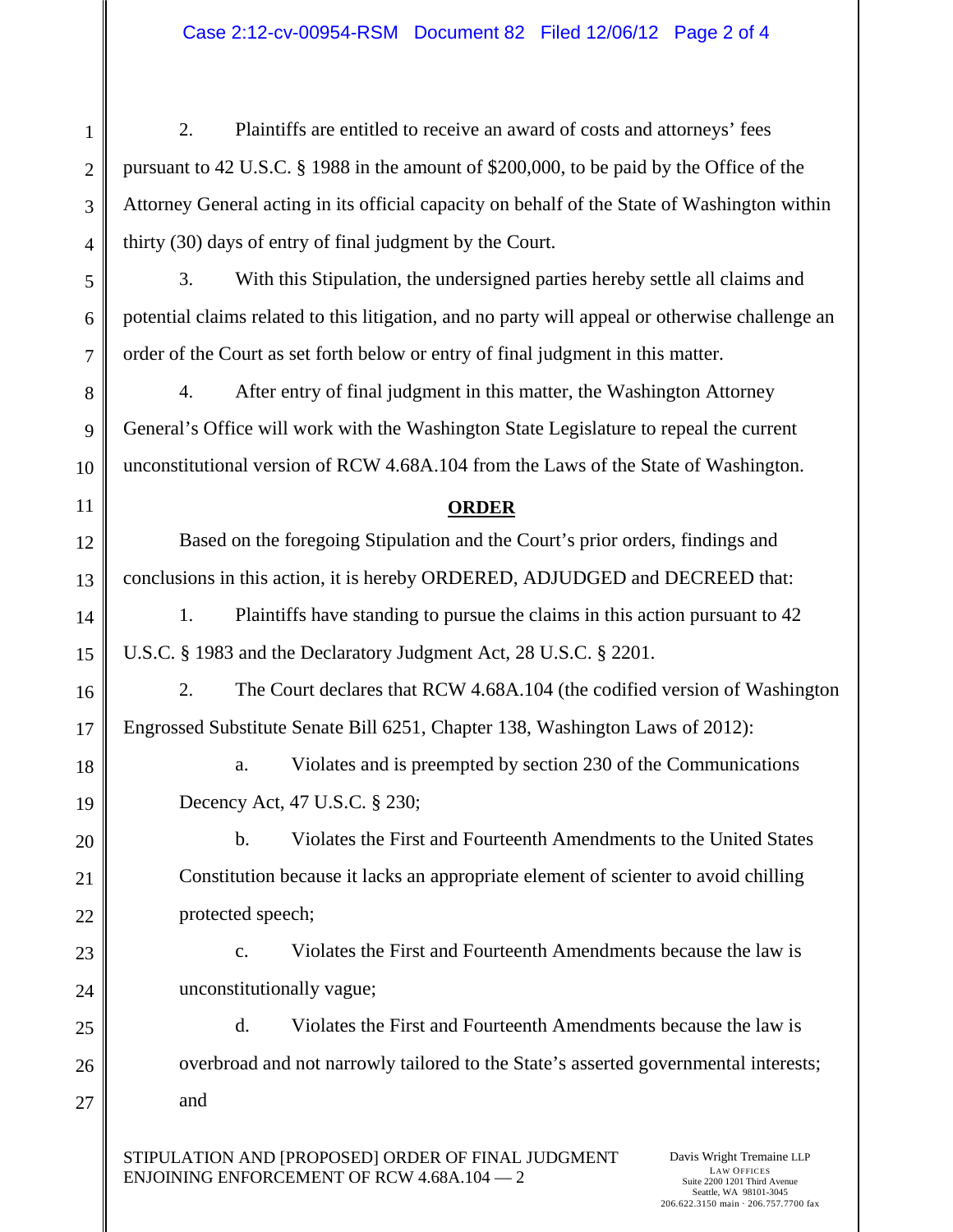1 2 3 4 5 6 7 8 9 10 11 12 13 14 15 16 17 18 19 20 21 22 23 24 25 26 27 e. Violates the dormant Commerce Clause, U.S. Const., Art. 1, § 8. 3. Because RCW 4.68A.104 will result in the loss or derogation of First Amendment and other constitutional and federal statutory rights; irreparable harm would result to online service providers and to the public generally if the statute were allowed to take effect; the balance of equities favors granting permanent injunctive relief; and an injunction is in the public interest; the Court therefore enters a PERMANENT INJUNCTION as follows: a. Defendants and all other persons are permanently enjoined from enforcement of RCW 4.68A.104 in any way, including but not limited to taking any actions to enforce the statute or pursuing prosecution of any person under the statute in any way; b. This permanent injunction shall take effect as of the date of this Order; and c. The Clerk of Court is directed to enter a final judgment in accordance with this Order, terminating this action. 4. The Court awards Plaintiffs costs and attorneys' fees pursuant to 42 U.S.C. § 1988 in the amount of \$200,000 and finds that this award is just and reasonable. This award shall constitute a judgment against the Office of the Attorney General acting in its official capacity on behalf of the State of Washington and shall resolve all claims for attorneys' fees and costs against the undersigned Defendants. The undersigned parties respectively shall bear any other costs and fees incurred in connection with this action. SO ORDERED this day of December, 2012. RICARDO S. MARTINEZ UNITED STATES DISTRICT JUDGE

STIPULATION AND [PROPOSED] ORDER OF FINAL JUDGMENT ENJOINING ENFORCEMENT OF RCW 4.68A.104 — 3

Davis Wright Tremaine LLP LAW OFFICES Suite 2200 1201 Third Avenue Seattle, WA 98101-3045 206.622.3150 main · 206.757.7700 fax